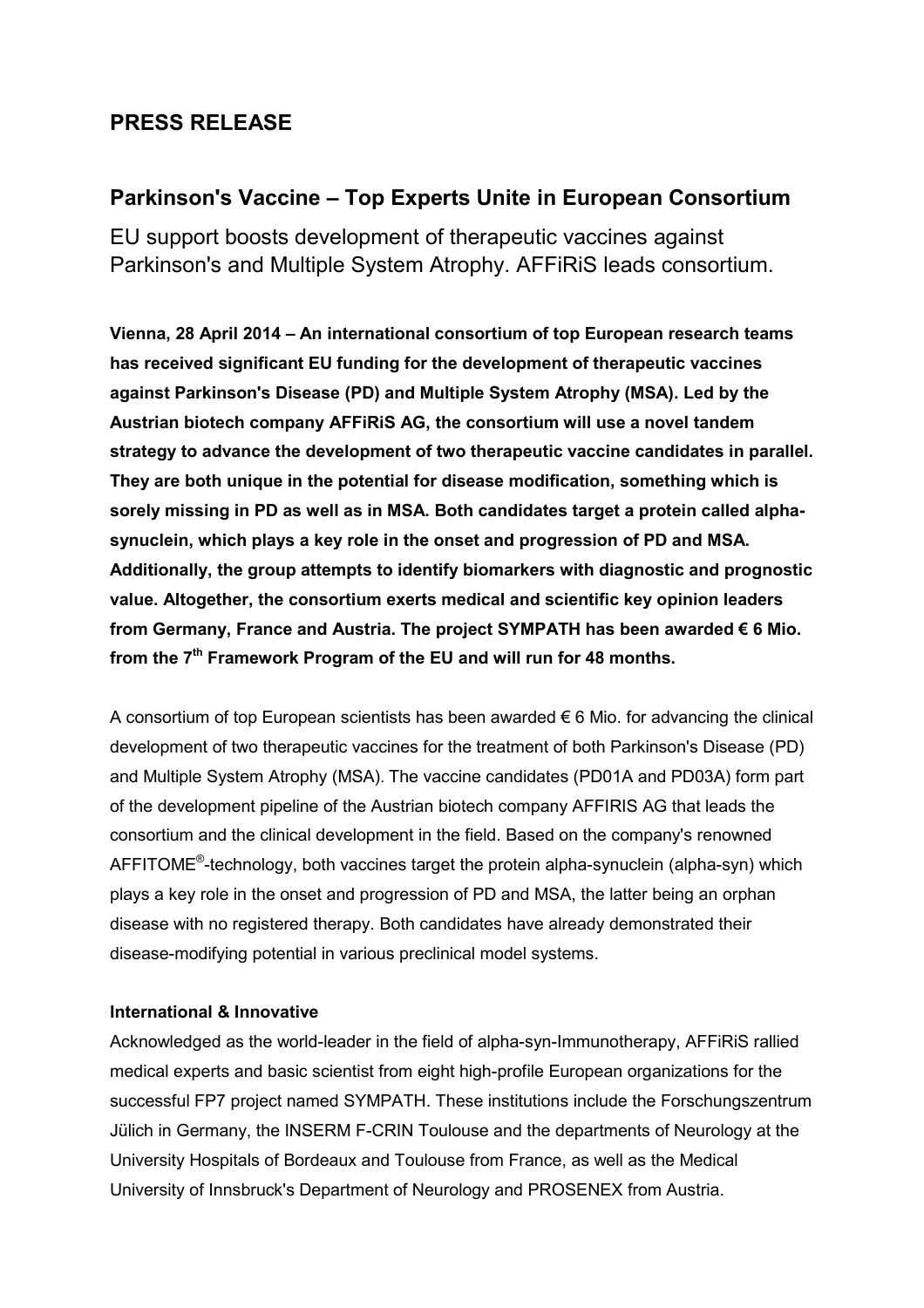The SYMPATH project especially focuses on an outstanding, innovative approach to the clinical testing of the two candidate vaccines. Using a novel tandem strategy, the consortium will concomitantly evaluate the safety and explore the activity of both vaccine candidates in clinical phase I studies for both indications, PD and MSA. In fact, the tandem strategy allows for direct comparison of the two vaccines already at an early stage in clinical development.

### **New Standard**

Commenting on this innovative approach, Prof. Achim Schneeberger, responsible for clinical development at AFFiRiS and coordinator of SYMPATH, explained: "This clinical testing strategy developed by the SYMPATH consortium sets a new standard for therapeutic vaccines and disease-modifying agents in neurodegenerative diseases such as PD and MSA." Dr. Markus Mandler of AFFiRiS AG adds: "The tandem strategy is in full accordance with AFFiRiS' clinical maturation program. Based on the excellent safety profile of all vaccine candidates, this program allows for a very quick testing of new vaccine candidates in man. We are very excited that top key opinion leaders are working with us on this project."

In addition to its innovative tandem strategy, the SYMPATH consortium aims to identify biomarkers with diagnostic and prognostic value for both, PD and MSA. Furthermore, it will test the viability of using MSA as a clinical reference indication for synucleinopathies, a group of diseases characterized by the aggregation of alpha-synuclein into so called Lewy Bodies. Using MSA as a clinical reference for synucleinopathies could also greatly benefit therapies in general as MSA treatment gives the fastest positive readout for disease modification upon vaccination. "Based on recent research in neurodegenerative diseases, we have chosen to target not only PD, but also MSA with PD01A and PD03A. If successful, this would address an additional and intense unmet clinical need as MSA is an orphan disease with no registered therapy. Our approach might at the same time provide new scientific insights into the common origin of PD and MSA", Prof. Wassilios Meissner of University Hospital Bordeaux and clinical expert in MSA concludes.

AFFITOME® and AFFITOPE® are registered trademarks of AFFiRiS.

#### **About SYMPATH [\(http://www.sympath-project.eu/\)](http://www.sympath-project.eu/)**

SYMPATH ("Reach α-synuclein-dependent neurodegeneration: clinical development of therapeutic AFFITOPE vaccines for Parkinson's disease and multiple system atrophy") is a collaborative project of the Seventh Framework Programme of the European Union, holding Grant Agreement No. HEALTH-F4-2013-60299. SYMPATH aims to advance the clinical development of therapeutic vaccines targeting alpha-synuclein (alpha-Syn)-driven neurodegenerative diseases including Parkinson's disease (PD) and multiple system atrophy (MSA) where no causal therapy currently exists. The project will run for 48 months. It has received 5.99 million Euros in funding from the European Union. AFFiRiS AG located in Vienna, Austria serves as the coordinator for the projects ambitious research program and is supported by Biolution in project management tasks. Project partners include 5 universities and 3 SMEs: